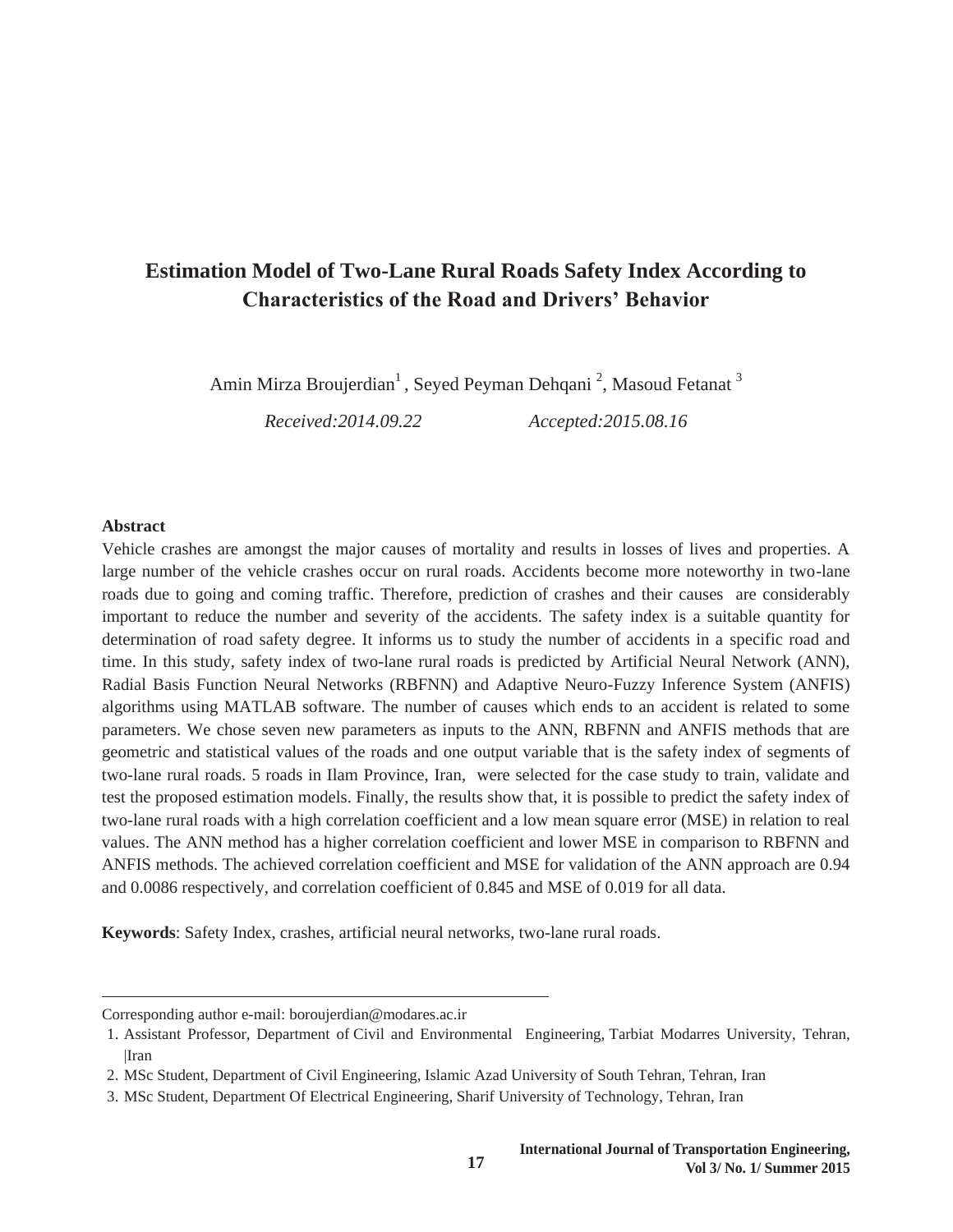## **1. Introduction**

With the advent of motorized vehicles and its quantitative development in goods and passenger transportation, the complex period of adaptation of human society with a new technical phenomenon has initiated. Motorized vehicles have revolutionized road transportation. Additionally, they have brought about many advantages for human life, but these benefits have not been without their disadvantages such as losses of life and property [Ayati, 2000]. Vehicle crashes bring about considerable losses of life and properties and their resulting social, cultural and economic impacts have threatened human societies very vastly. The severity and number of these accidents in developing countries are more noticeable in comparison with developed countries [Ayati, 2002]. The costs emerging from these accidents are increasing globally. These costs include: deaths, injuries and loss of properties on one hand and energy waste, loss of the labor force in the society, mental and economic consequences of fatalities or disabilities in families and the society on the other hand [Mussone, Ferrari and Oneta, 1999]. Regarding the above mentioned issues, determining and providing methods of modeling the number and intensity of accidents and their effective factors in the accident event result in a better understanding and provides us appropriate solutions for reducing the number and intensity of road accidents. The studies show that accidents occur as a result of complex interference of vehicle parts, human negligence, road and the environments. As fatalities and losses of life and properties resulting from accidents in rural roads are much more than the ones in intra-city roads.

In the present study, an optimized Artificial Neural Network (ANN), Radial Basis Function Neural Networks (RBFNN) and Adaptive Neuro-Fuzzy Inference System (ANFIS) algorithms are used to predict the safety index of two-lane rural roads on the basis of new statistical and geometrical features of the roads (characteristics of the road and drivers' behavior). The optimization was performed in the number of hidden layers and the number of neurons in the hidden layers of ANN for having better accuracy in some performance indexes.

## **2. Literature Review**

Accident analysis and accident prevention studies in rural roads concern the role of geometric features of the roads, traffic, climate and geometric conditions in accident occurrence. Iran has 1% of the world's population, while Iran has one out of deaths of road accidents in the world. Therefore, it is important to make the roads as safe places for vehicles and people. We should decrease the probability of accident in roads using identification and prediction of accidents at all parts of the roads. The number of injured people is 10 times higher than the killed ones on the roads yearly. The high percentage of passengers travel on the roads that imply the essential need of a comprehensive study of road safety [Kashani and Mohaymany, 2011].

Identification of effective reasons with huge impacts on the road accidents has attracted attention of many researchers in the field of road safety. It is so important to find the number of accidents that lead to significant injuries or deaths. We also need to identify critical components may help to diminish the number of deaths and injuries in the road accident. Data mining methods are powerful tools to weigh the crucial elements that result in the road accidents to find the correlations between the large amount of input and output data to achieve an accurate model for prediction of output data [Han and Kamber, 2006]. Knuiman studied the influence of median width of four-lane roads on accident rates using negative binomial distribution. The result of this study reveals the declining rate of accidents by increasing the median width. Additionally, wider medians reduce the accident rates of head-on crashes and out-of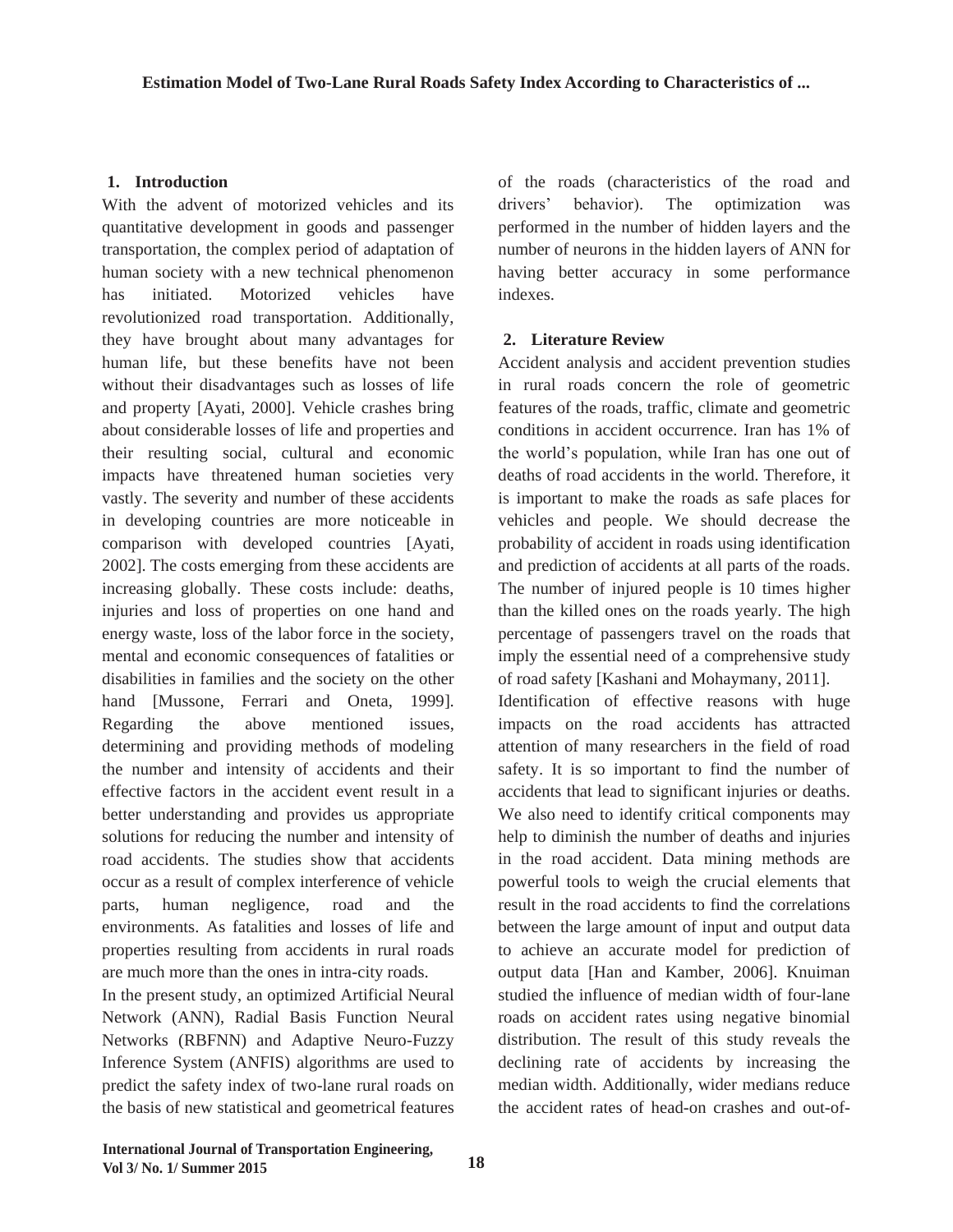control vehicles driving in the opposite directions. The width increase has a high influence on reducing severe accidents in comparison with accidents with property losses only [Knuiman and Council, 1993]. Vogt and Bared developed a series of regression model of negative binomial and Poisson for prediction of accident rates in rural two-lane roads. Predictor variables include traffic volume, percentage of freight-loading vehicles, shoulder width and lane, horizontal and vertical curves, roadside conditions and access density of the route. These models are used for basic accident rates in accident prediction models [Vogt and Bared, 1998]. Moreover, a number of statistical methods have been applied for development of accident prediction models. For instance, artificial neural network is a new method used for predicting the number of accidents. In 1995, it was applied in developing the model of the driver's behavior, maintenance of road surfaces and positioning the vehicles [Dougherty, 1995]. Abdel-Aty et al used a probabilistic neural network to predict accidents in the Orlando rural corridor and showed that at least of 70% of accidents can be correctly predicted using the probabilistic neural network. Additionally, in accident modeling of highways in Taiwan the two models of artificial neural network and negative binomial were used by comparing the efficiency of the two models it was concluded that an artificial neural network is a suitable alternative for analyzing the accidents in highways [Abdel-Aty and Pemmanaboina, 2006]. Akgungor and Dogan also used the models of neural networks and non-linear regression to predict the number of accidents and road casualties in roads in Turkey. They concluded that neural network provides more accurate results than non-linear regression model [Akgüngor, Dogan, 2008]. Bayata et. al also modeled the monthly traffic accidents in the roads of the country and concluded that despite complex characteristics of the accidents, the neural network model is able to provide acceptable predictions in accidents [Bayata, Hattatoglu and Karsli, 2011].

Applications of neural networks in Iran have been reviewed in the literature review. Abed-ol-manafi for prediction of the number of accidents at intersections in Tehran [Abd-ol-manafi, Ahmadi Nejad and Afandi Zade, 2007] and Mahmoodabadi in the estimation of the number of road accidents in Karaj-Qazvin highway and studying the effective factors [Mahmoudabadi, 2010] and also an estimation of the number of daily accidents in road networks in Iran [Mahmood Abadi, Safi Samg Abadi, 2008] neural network have been applied and the outcome of the neural network model was compared with other statistical models. In all of three studies, the neural network model provided more accurate results than other statistical models.

## **3. Data Gathering and Data Explanation**

The data used in this study are categorized under three classes of traffic information, driving violations and the information related to geometric features and statistics of accidents in specific roads. The roads under study are Ilam-Sarableh, Ilam-Saleh Abad, Saleh Abad-Mehran, Ilam-Eyvan and Eyvan-Islam Abad West. All of these roads are two-lane roads and are located in Ilam province.

In order to estimate the safety index as the number of accidents in length, time and through traffic volume, the roads were divided into 2 km segments and the monthly statistics of accidents for each segment were considered. Using average traffic daily vehicles in a month (ADT), the safety index for every individual segment was calculated and was used as a dependent variable. The characteristics of the roads and drivers' behaviors are chosen as 7 new independent variables that we illustrate them in the following parts. All of the data were collected from Road Maintenance and Transportation Organization [RMTO, 2008].

## **3.1 Traffic Variables and Driving Violations (Statistical Features)**

In this study, traffic variables, which are independent variables including average traffic daily vehicles in a month (ADT) and monthly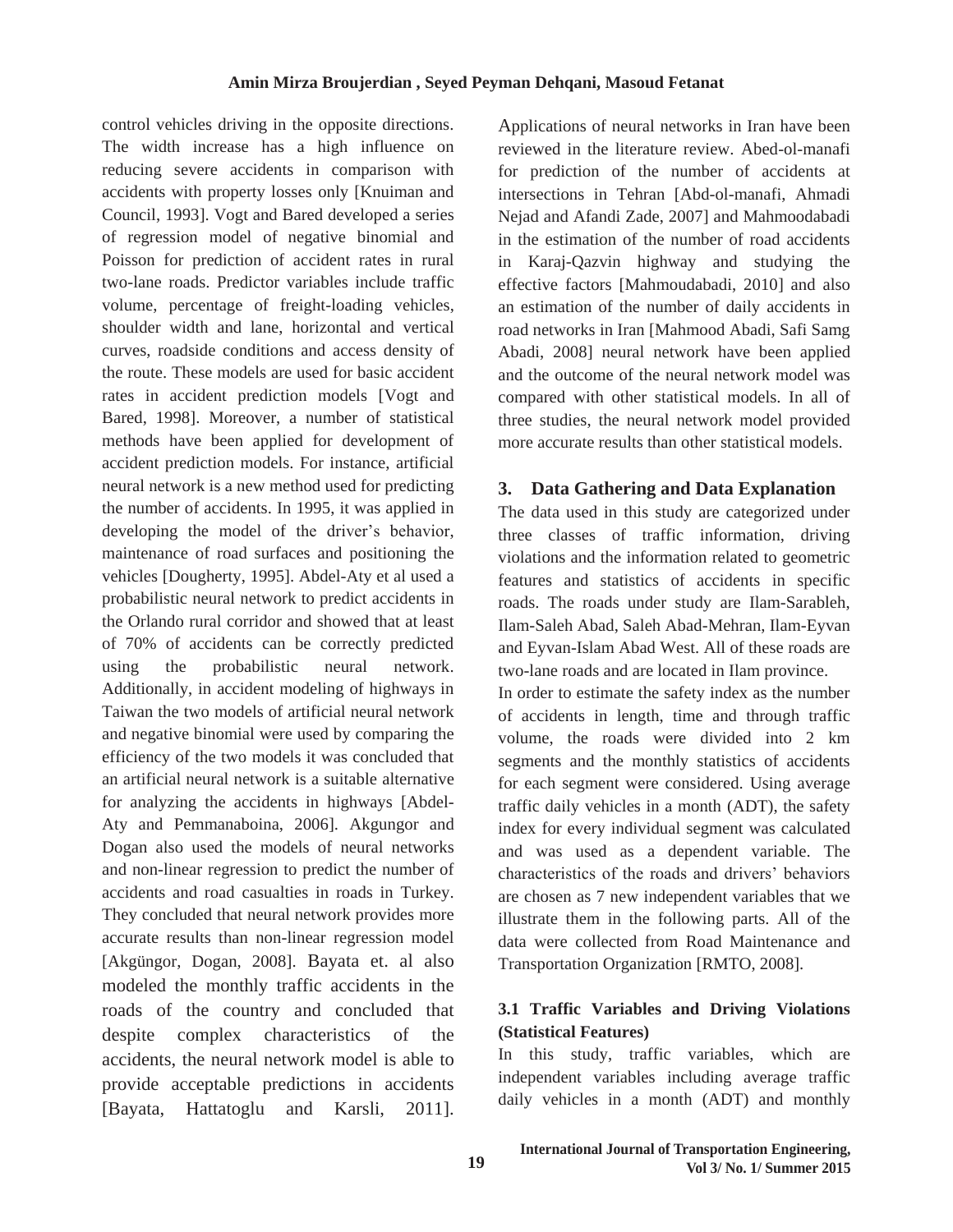average traffic speed are investigsted. The average number of exceeding the speed limit violations and unauthorized distance (the unsafe distance between the vehicles) in each segment are two independent variables related to driver's behavior.

#### **Variables**  $3.2$  $of$ the **Geometric** Plan (Geometrical Features)

The independent geometric variables in this study are: The number of horizontal curves in each segment when values of direction change at the time of driving that is the total ratio of the horizontal length to horizontal curve radius and segment length (TRLRSL) as shown in Eq.  $(1)$ , the average longitudinal slope of segment as shown in Eq.  $(2)$  and horizontal curves in each segment. This information was collected using aerial maps and Google Earth from the specified roads. It is noteworthy that the geometric features like lane width, shoulder width, etc., which were not considered are equal in all segments so that the safety index is more accurate.

$$
TRLRSL = \sum_{i} \left( \frac{L_i}{L R_i} \right) \tag{1}
$$

$$
Average \ longitudinal \ slope = \frac{\sum (S_i \ L_i)}{\sum L_i} \tag{2}
$$

Where  $S_i$ ,  $L_i$  and  $R_i$  are slope percentage, length and radius of horizontal i'th curve. L is the segment length.

## 3.3 Output Variable

The safety index of each segment is a dependent variable that we want to estimate it based on the 7 geometric features and statistics of accidents in the specific roads. The safety index of the roads is defined as follows:

$$
Safety\,\,Index = \frac{N}{ADT \cdot L} \tag{3}
$$

It means the number of monthly accidents of each segment (N) divided by ADT and segment length  $(L)$ .

## 4. Methodology

The main idea of this paper is to estimate the safety index of the two-lane rural roads based on the

statistical and geometrical features of the roads (characteristics of the road and drivers' behavior). The new statistical and geometrical features are as the inputs of the ANN, RBFNN and ANFIS and the safety index is as the output of the mentioned estimation models. The ANN is optimized in the number of hidden layers and the number of neurons in the hidden layers. The Levenberg-Marquardt method is used for training of the ANN for some advantages in comparison with other methods. The detail of the methodology is brought in the following parts.

### **4.1 Artificial Neural Network**

The application of artificial neural network is prevalent in the recent years. Natural neural networks are one of the wonders, human beings have been confronted with and have tried to use it to make artificial neural networks [Kaveh and Servati, 2001].

## 4.1.1 Mathematical Model of Artificial Neural **Network**

An artificial neural network is a mathematical model capable of modeling and making the nonlinear relationship between descriptive variables and dependent ones. This model with the structure of multilayer perceptron is generally comprised of three layers and each layer consists of certain units of processing namely neuron (cell, unit and node). The first layer of each network is called an input layer in which there is the axis of input data. In this layer there is no processing. Additionally, each multi-layer perceptron is made by certain middle layers which are called hidden layers. The number of these hidden layers and the number of neurons in each hidden layer is estimated by a designer and through the process of trial and error. Neurons of each layer normally are related to all adjacent layers through a directed relationship. Information between these neurons is transmitted through these connections. Each of these connections has their unique weight, which is multiplied in the transmission of information from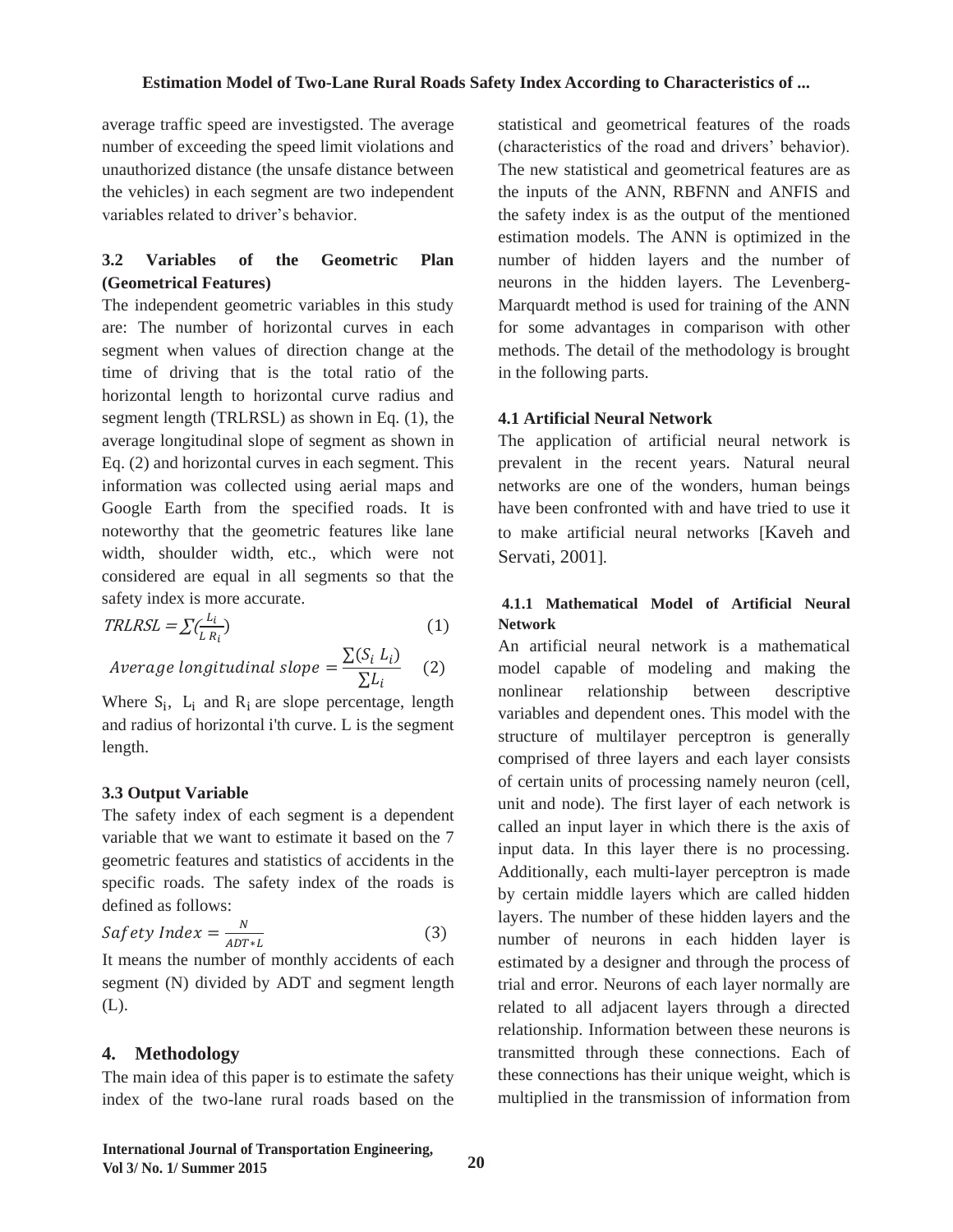one neuron to the others. Each neuron receives the weighted outputs of  $W_{ii}X_i$  from neurons in the previous layer in addition to a special bias value for the neuron that produce the input neuron  $Net<sub>i</sub>$  as follow [Haykin, 2009]:

 $Net_j = W_{ij}X_i + b_i$  $(4)$ 

Where  $W_{ii}$  is the connection weight between the node of i and j,  $X_i$  is the output of the node i and  $b_i$  is the bias node. In order to calculate output  $Y_i$ , neurons pass the input from a nonlinear activation function since without a nonlinear activation function in a neural network, it would behave just like a single perceptron that cannot learn and predict properly. Activation function should be differentiable since we must calculate some derivatives in the training section. We choose log-sigmoid activation functions for hidden layer neurons as shown in Eq.  $(5)$ , that is the most common form of activation function and a linear activation functions for the output layer. [Haleem, Abdel-Aty, 2010]

$$
Y_j = f(Net_j) = \frac{1}{1 + e^{-Net_j}}
$$
\n(5)

## 4.1.2 Construction Process of a Model using Artificial Neural Network with Structure of **Multi-layer Perceptron**

In order to construct a neural network model and use it, the following steps are required:

#### Determination on the Artificial Neural  $a_{\bullet}$ **Network Architecture**

In this step the number of layers and network nodes, type of network and training functions and transmission are selected. Then, the appropriate software for the network is selected and prepared. We have the feed-forward neural network architecture for this study.

#### b. Training the Artificial Neural Network by **LM** Algorithm

Network training means adjusting the values of network weights for several cases regarding the type of algorithm of learning. The weights are upto-dated so as to by feeding the input, they are able

to provide a suitable response. In this study, Levenberg-Marquardt (LM) algorithm was used as the training method. The LM algorithm is performed as follows [Hagan and Menhaj, 1994]:  $H = I^T I + \mu I$  $(6)$ 

$$
g = J^T e \tag{7}
$$

Where J (Jacobian matrix) is the first derivatives of the neural network errors concerning the weights. H (Hessian Matrix) is used to guarantee the Eq.  $(8)$  is invertible. The LM algorithm updates the weights as the following equations:

$$
w_{k+1} = w_k - (H_k)^{-1} g_k \tag{8}
$$

$$
w_{k+1} = w_k - (\mathbf{J}_k^T \mathbf{J}_k + \mu \mathbf{I})^{-1} \mathbf{J}_k^T e_k
$$
 (9)

$$
e_k = t_k - y_k \tag{10}
$$

Where  $g$ , I and  $\mu$  are gradient vector, identity matrix and appropriate constant respectively.  $e_k$ ,  $t_k$ ,  $w_k$  and  $y_k$  are error of the neural network, target of the neural network, weights and output of the neural network in k'th iteration respectively. The LM algorithm switches between the Steepest Descent algorithm and Gauss-Newton algorithm. steepest descent algorithm guarantees The convergence by choosing a suitable parameter for increasing the step-size, although it may converge slowly. The Gauss-Newton algorithm is converged near the global minimum point quickly, although it may diverge. Therefore, LM algorithm have the advantages of the both mentioned algorithms [Hagan and Menhaj, 1994], [Fetanat, Shamshiry and Kazemi, 2013].

## 4.1.3 Radial Basis Function Neural Networks (RBFNN)

Another artificial neural network that its activation function in the hidden laver is a Gaussian function which is related to the difference of the Euclidean distance between the center of radial basis function and the input data is called Radial Basis Function Neural Networks (RBFNN). This kind of the neural network is to find the function F so as to match the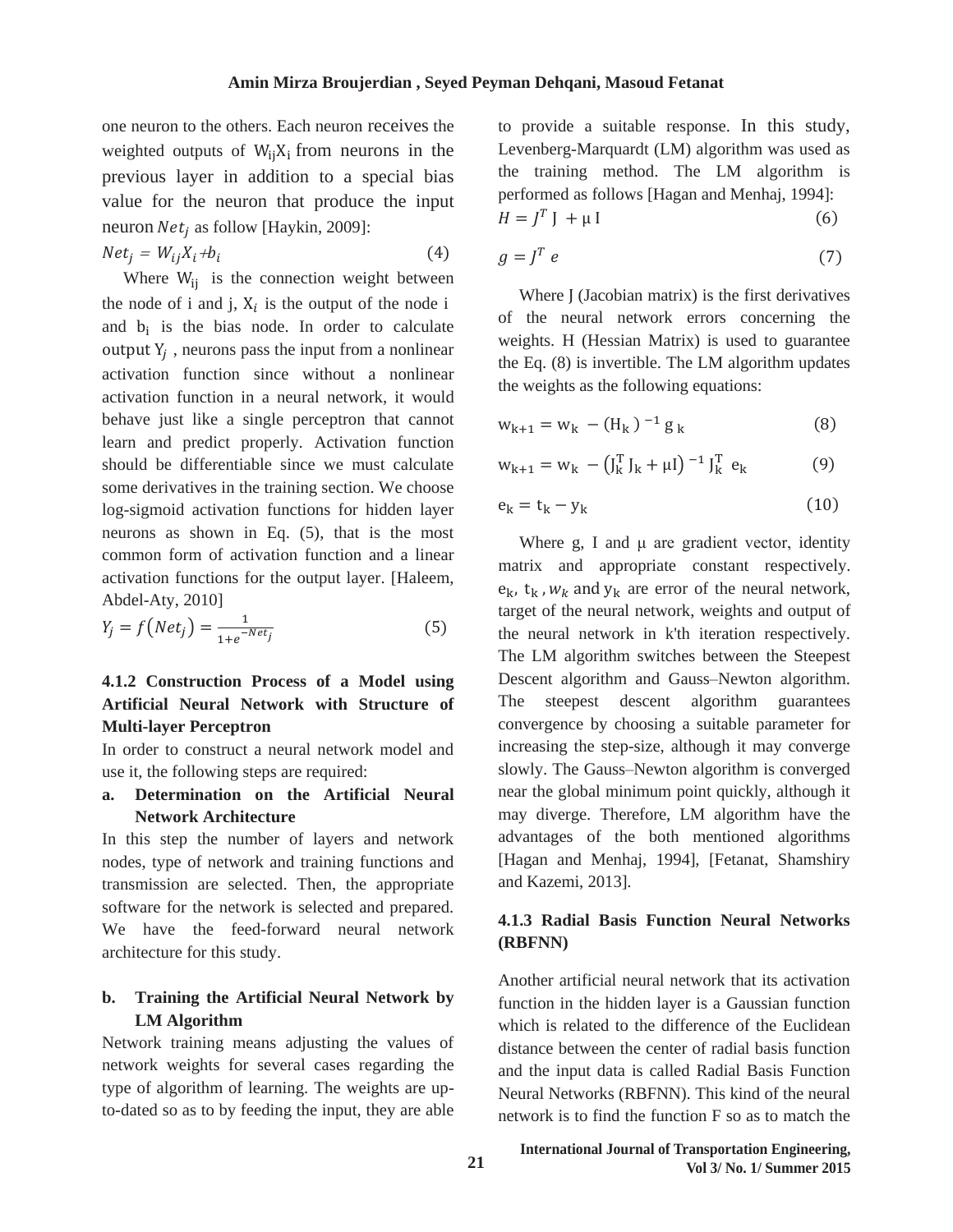#### **Estimation Model of Two-Lane Rural Roads Safety Index According to Characteristics of ...**

output of its network with the target as following equations:

$$
F(x) = \sum_{k=1}^{N} w_k \psi(||x - x_k||)
$$
 (11)

$$
F(x_k) = t_k \text{ , for } k = 1, 2, ..., N \tag{12}
$$

Where  $\psi$  is supposed as a Gaussian function,  $w_k$ is weight of output layers, ll . ll is Euclidean norm, x is the input data,  $x_k$  is the center of the radial basis function,  $t_k$  and target of data in the neural network and N is the number of samples. The center of the radial basis function is calculated by K-means clustering method [Haykin, 2009] and [Chen, Cowan, and Grant, 1991].

## **4.2 Adaptive Neuro-Fuzzy Inference System (ANFIS)**

Adaptive Neuro-Fuzzy Inference System (ANFIS) a nonlinear intelligent mapping from the input space to the output space. ANFIS constructs a fuzzy inference system (FIS) whose membership function parameters are adapted by some rules. Actually, an ANFIS is an adaptive multi-layer feed forward neural-fuzzy network. If we suppose that the mentioned FIS has two inputs  $(x, y)$  and one output, we can describe the rules and layers of ANFIS. Then Takagi and Sugeno fuzzy inference system includes two following criteria [Jang, 1993] and [Takagi and Sugeno, 1985].

Rule I: if x is  $A_1$  and y is  $B_1$ , then  $f_1 = p_1x + p_2$  $q_1y + r_1$ 

Rule II: if x is  $A_2$  and y is  $B_2$ , then  $f_2 = p_2x + p_3$  $q_2y + r_2$ 

 The overall algorithm for ANFIS is as following equation (Figure 1 and Figure 2):

$$
0_i^1 = \mu_{Ai}(x) , i = 1,2
$$
 (13)

$$
\mu_{Ai}(x) = \exp\left[-\left(\frac{x - c_i}{a_i}\right)^2\right], i = 1, 2 \tag{14}
$$

$$
\mu_{Bi}(x) = \exp\left[-\left(\frac{x - c_i}{a_i}\right)^2\right], i = 1,2 \tag{15}
$$

$$
0_i^2 = w_i = \mu_{Ai}(x) \times \mu_{Bi}(x) \quad , i = 1,2 \tag{16}
$$

$$
O_i^3 = \overline{w}_i = \frac{w_i}{w_1 + w_2} \quad , i = 1,2 \tag{17}
$$

$$
0_i^4 = \overline{w}_i f_i = (p_i x + q_i y + r_i) \quad, i = 1,2 \tag{18}
$$

$$
0_1^5 = \sum_i f_i \overline{w}_i = \frac{\sum_i w_i f_i}{\sum_i w_i}, i = 1,2
$$
 (19)

Where *x* is input to node *i*,  $O_i^1$  is membership grade of fuzzy set  $A_i$ ,  $\mu_{Ai}$  and  $\mu_{Bi}$  are called Gaussian membership function,  $a_i$ ,  $c_i$  pi, qi and ri are the arbitrary parameter.



Figure 1. First-order Sugeno fuzzy model



Figure 2. ANFIS architecture

#### **4.3 Assessment of Estimation Models (Validation Process)**

After the training step is finalized, in order to ensure the desired performance of the networks will be validated, the algroithms will be performed on a series of new data. The network performance indexes are evaluated. If we don't have suitable value of performance indexes we must adjust the parameters of the models again to get appropriate results in the validation process. After this step the network is ready to be used. The performance indexes are mean squared error (MSE) and correlation coefficient (R) as follows:

**International Journal of Transportation Engineering, Vol 3/ No. 1/ Summer 2015**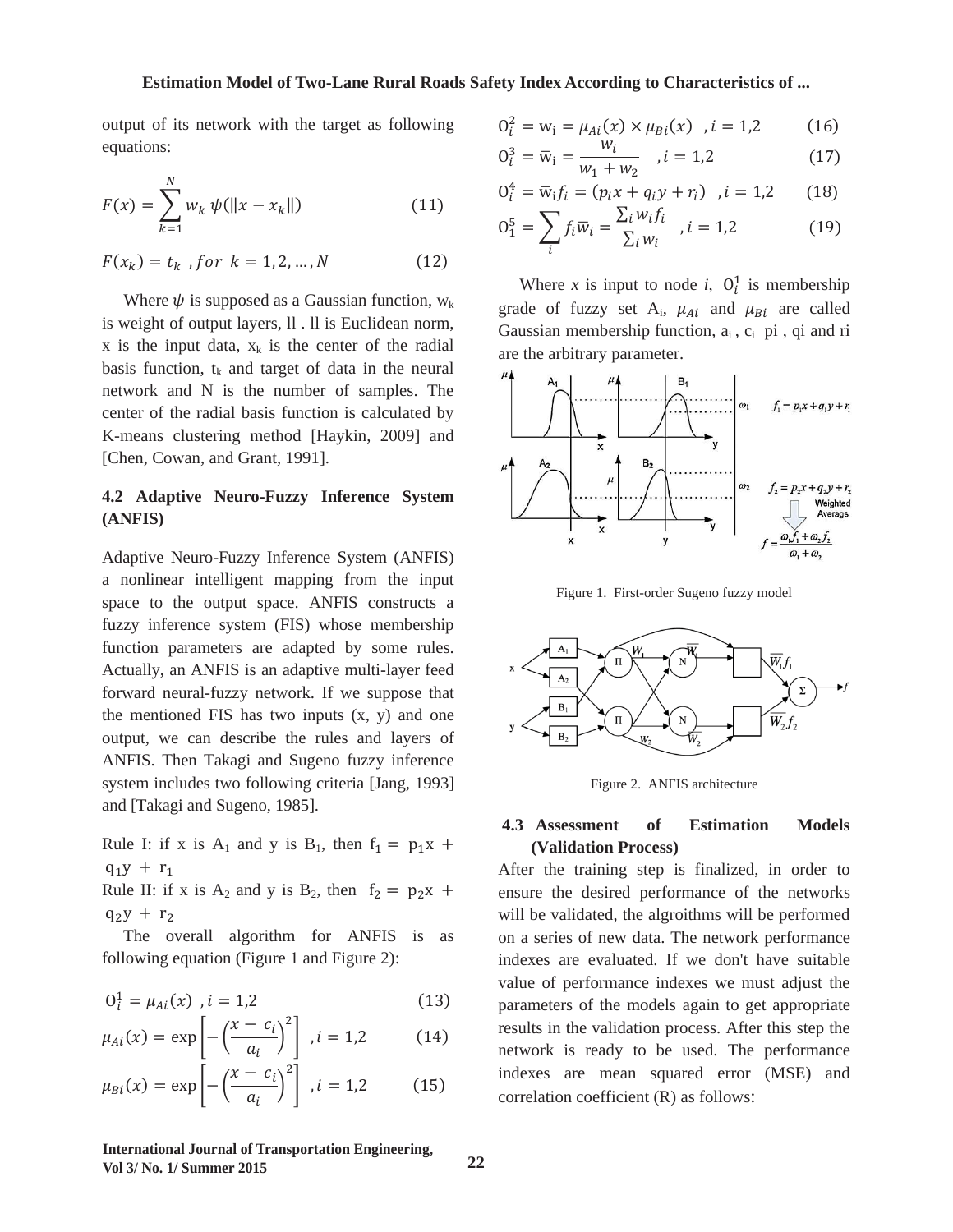$$
MSE = \sum_{i=1}^{N} \frac{(Y_{real} - Y_{predict})^2}{N}
$$
 (20)  

$$
R = \frac{\sum_{i=1}^{N} (Y_{predict} - Y_{pmean}). (Y_{real} - Y_{rmean})}{\sqrt{\sum_{i=1}^{N} (Y_{predict} - Y_{pmean})^2} \sum_{i=1}^{N} (Y_{real} - Y_{rmean})^2}
$$
 (21)

Where  $Y_{\text{real}}$  is the real output,  $Y_{\text{predict}}$  is predicted output, Yrmean is the mean value of real output, Ypmean is the mean value of predicted output and N is the number of samples. It's ideal to have MSE near to zero and R near to one.

#### **4.4 Parameters Selection**

In the present study the ANN with LM algorithm with the structure of multilayer perceptron, sigmoid activation function and supervised learning method is used. In ANFIS, the number of membership functions is supposed 2. 90% of the total data is used for network training, 5% for validation and 5% for network testing, Mean Squared Error (MSE), coefficient of correlation (R) between the network output and real values are used in order to select the best model. All of the mentioned algorithms (ANN, RBFNN and ANFIS) have been performed in Matlab software and the stop conditions were to reach to the special predefined MSE or maximum number of iterations for each algorithm.

#### **4.5 Data Normalization**

As in certain cases all of the parameters in decision making models do not share the same characteristics, it is necessary to normalize or standardize the data to unify them. Provided that the distribution function parameter has a normal distribution function, data standardization method is used and if the data distribution function is close to the monotonous function data normalization method is used. There are various methods for normalization of input and output data of decision making models, the most common one is that collected data are converted to the numbers from 0 to 1 [Fielding, Brenner and Faust, 1985]. In the present study the following equation is used for data normalization, the result of normalization as shown in Table 1.

$$
x_{new} = \frac{x_{old} - x_{min}}{x_{max} - x_{min}}
$$
(22)

Where  $x_{new}$  is the ,  $x_{old}$  is the real data,  $x_{min}$  is the minimum of the real data and  $x_{max}$  is the maximum of the real data.

| N <sub>0</sub> | <b>Parameter title</b>                             | <b>Real values</b> |          |       | <b>Normalized values</b> |              |          |       |       |
|----------------|----------------------------------------------------|--------------------|----------|-------|--------------------------|--------------|----------|-------|-------|
| -1             | Horizontal curve                                   | 9.8                | $\Omega$ | 1.93  | 2.43                     |              | $\theta$ | 0.197 | 0.248 |
| $\overline{2}$ | Length slope                                       | 0.053              | $\Omega$ | 0.034 | 0.013                    | $\mathbf{1}$ | $\Omega$ | 0.617 | 0.251 |
| 3              | Average monthly traffic vehicles<br>in day         | 43245              | 3567     | 19173 | 12100                    | 1            | $\theta$ | 0.39  | 0.3   |
| $\overline{4}$ | Monthly average traffic speed                      | 91.2               | 65.6     | 77.9  | 5.25                     | 1            | $\Omega$ | 0.48  | 0.205 |
| 5              | Horizontal directional change of<br>vehicle        | 6                  | $\Omega$ | 2.11  | 1.46                     | 1            | $\theta$ | 0.352 | 0.242 |
| 6              | Monthly violations of exceeding<br>the speed limit | 1487               | 22       | 618   | 3576                     | 1            | $\Omega$ | 0.406 | 0.243 |
| 7              | Monthly violations of<br>unauthorized distance     | 2356               | 79       | 886   | 445                      | 1            | $\theta$ | 0.354 | 0.196 |
| 8              | Safety index *<br>100000                           | 14.02              | 1.16     | 4.49  | 2.83                     | 1            | $\Omega$ | 0.259 | 0.22  |

Table 1 Statistic concerning real and normalized values of input and output variables for the roads understudy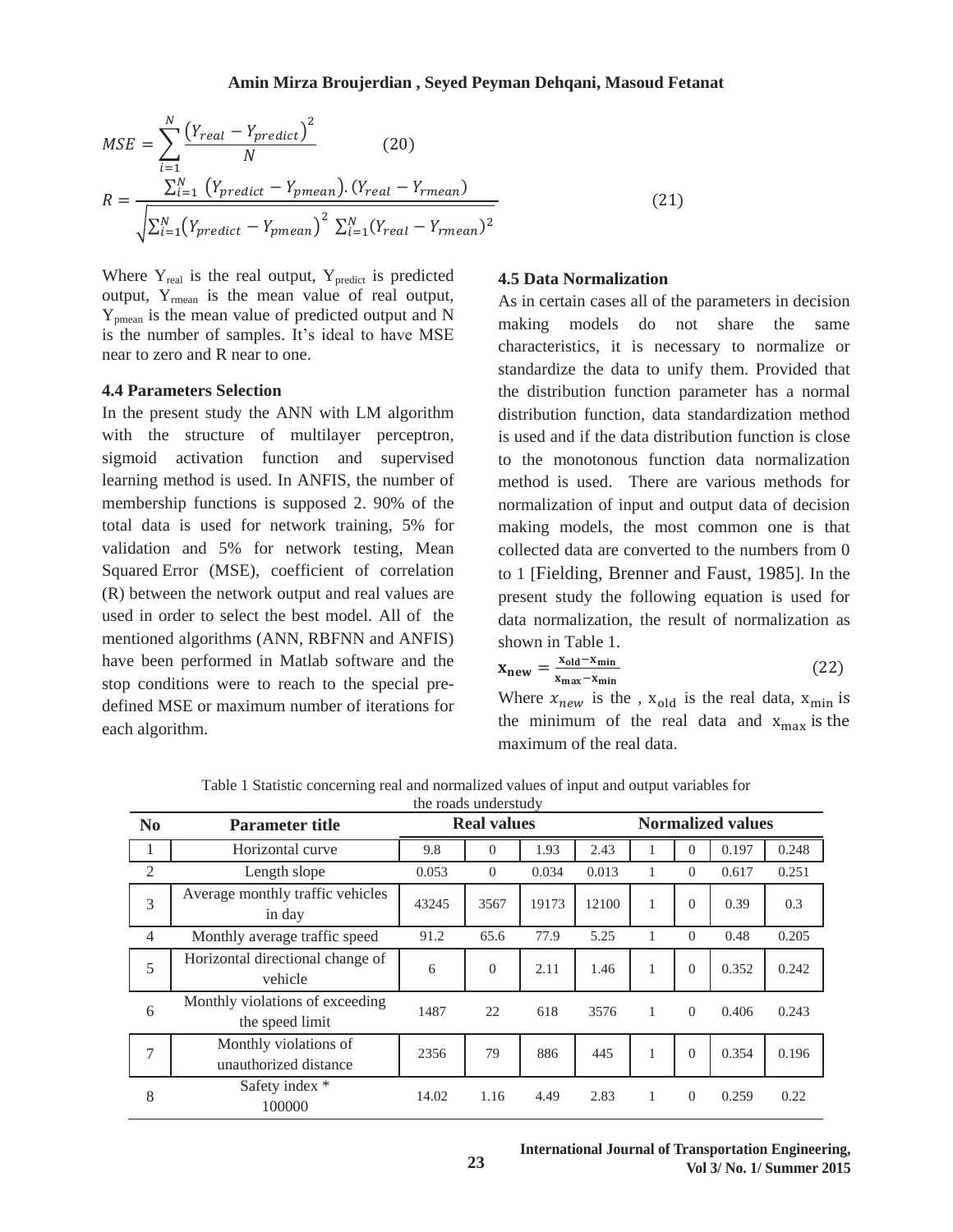#### **Estimation Model of Two-Lane Rural Roads Safety Index According to Characteristics of ...**

#### **5. Modeling Results**

In order to choose the most suitable ANN for the assessment of safety index of the roads more than 2000 ANN with various numbers of layers and neurons are evaluated. The some results of the networks are illustrated in this section. We want to the best parameters for the ANN. According to Table 2, the most suitable ANN for estimation of the safety index of two-lane rural roads is the ANN with 3 layers, which there are 2 hidden layers and there are 3 neurons in each hidden layer (row 10 in Table 2) since it has the highest correlation coefficient. The schematic figure of the selected

minimize the errors (MSE) and maximize the correlation coefficient (R). In fact, we want to optimize the ANN in the number of the hidden layers and neurons in each hidden layer on the foundation of mentioned performance indexes. We change these components in the loops to find ANN is depicted in Figure 3. As we can see from the Figure 1, the ANN is fed by 7 features of the roads (Statistical Features and Geometrical Features of the roads). It has 3 neurons in the first and second hidden layers and one neuron in the output layer.

| No.            | Number of<br>layers | Number of<br>neurons in<br>hidden layers | $R$ _train | R_valid  | $R_{\text{test}}$ | $R_all$ |
|----------------|---------------------|------------------------------------------|------------|----------|-------------------|---------|
| $\mathbf{1}$   | $\overline{4}$      | $[20-20-10-5]$                           | 0.93       | 0.85     | 0.39              | 0.9     |
| $\sqrt{2}$     | $\,1\,$             | $[20]$                                   | 0.63       | $0.88\,$ | 0.75              | 0.65    |
| 3              | $\mathbf{2}$        | $[20-10]$                                | 0.92       | 0.6      | 0.72              | 0.9     |
| $\overline{4}$ | 3                   | $[20-10-5]$                              | 0.9        | 0.79     | 0.33              | 0.85    |
| 5              | $\mathbf{1}$        | $[40]$                                   | 0.82       | 0.41     | 0.19              | 0.79    |
| 6              | $\mathbf{2}$        | $[10-5]$                                 | 0.68       | 0.74     | 0.29              | 0.65    |
| $\tau$         | 3                   | $[20-20-5]$                              | 0.77       | 0.69     | 0.85              | 0.79    |
| $8\,$          | 3                   | $[5-5-3]$                                | 0.89       | 0.74     | 0.65              | 0.88    |
| $\overline{9}$ | $\sqrt{2}$          | $[5-5]$                                  | 0.49       | 0.94     | 0.12              | 0.47    |
| 10             | $\mathbf{2}$        | $[3-3]$                                  | 0.836      | 0.836    | 0.944             | 0.845   |

Table 2. Various values of correlation coefficient for the ANN with different number of layers and neurons



Figure 3. Schematic figure of the selected ANN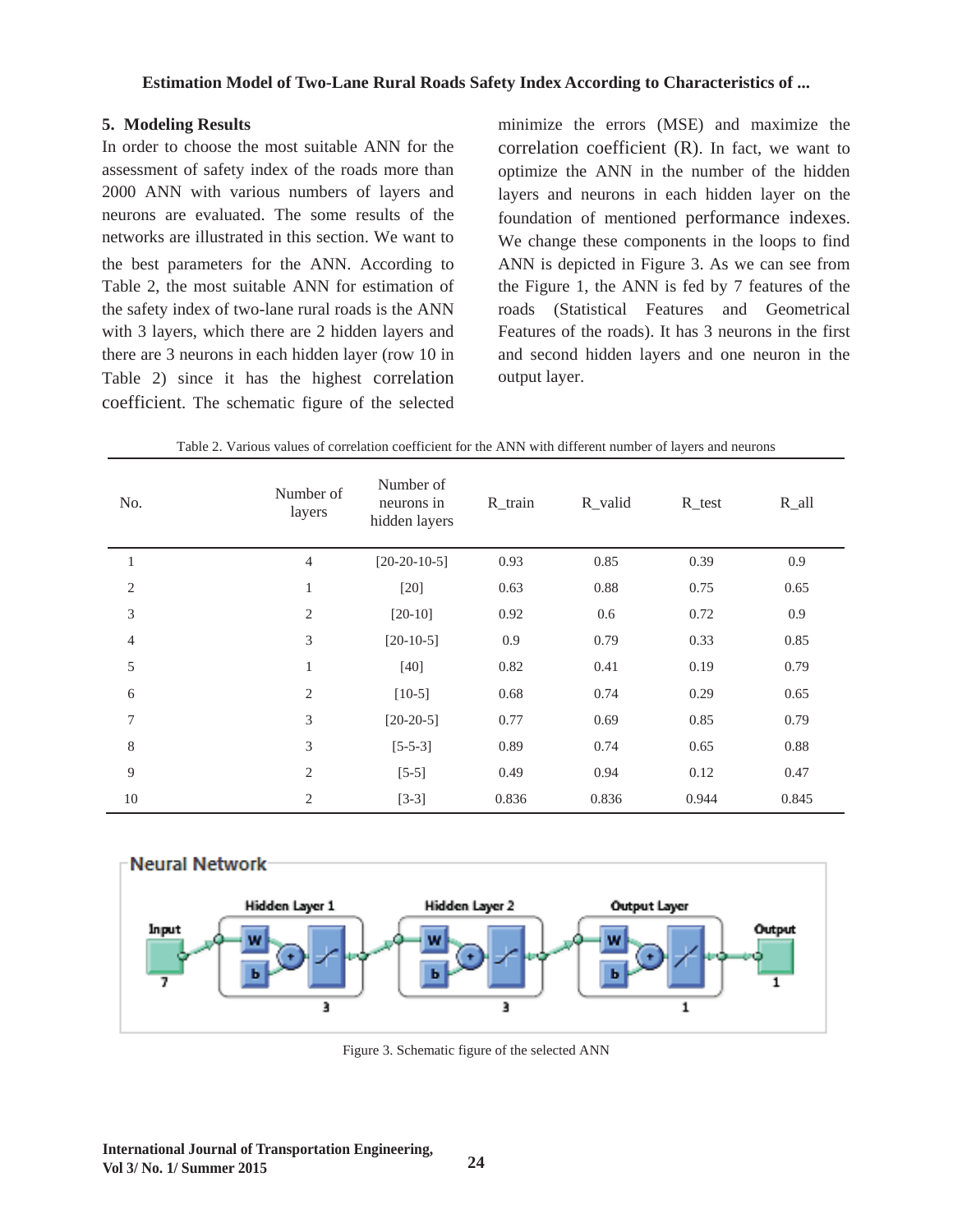The feed-forward neural network is trained by LM algorithm. The neurons in the hidden layers of the selected ANN have sigmoid activation function and the neuron in the output layer has a linear activation function. We performed the ANN with 168 data for 2 km segments related to 5 roads of Ilam province. Each of these 168 inputs have seven independent variables and one dependent variable which were discussed before. One of the output parameters of the ANN is the correlation coefficient between the ANN output and the desired output. It includes the correlation coefficient in network training, network validation and network testing. The correlation coefficient is a mathematical index, which describes the direction and value of the relationship between the two variables. A scatter figure is the best one for illustration of correlation between two variables. These figures which are applied for the present study are depicted in figures 4 to 7. It is worth mentioning that in these figures, the horizontal axis is the desired output and the vertical axis is the output result from the proposed ANN. Figure 4 shows the correlation coefficient for network training. Figure 5 presents the correlation coefficient about the 5 % of input data for validation of the network, which is random and is not included in the training data. Figure 6 shows the correlation coefficient about the 5% of the data for testing of the network, which is randomly being excluded from the training data. Using this figure, the correct level of prediction of the network is estimated. If the correlation coefficient for this step is more than 0.8, according to the experts in the field of the ANN, it is recognized as an efficient and suitable value for prediction.



Figure 4. dispersion and correlation coefficient in training data



Figure 5. Dispersion and correlation coefficient in data validation



Figure 6. dispersion and correlation coefficient in the test data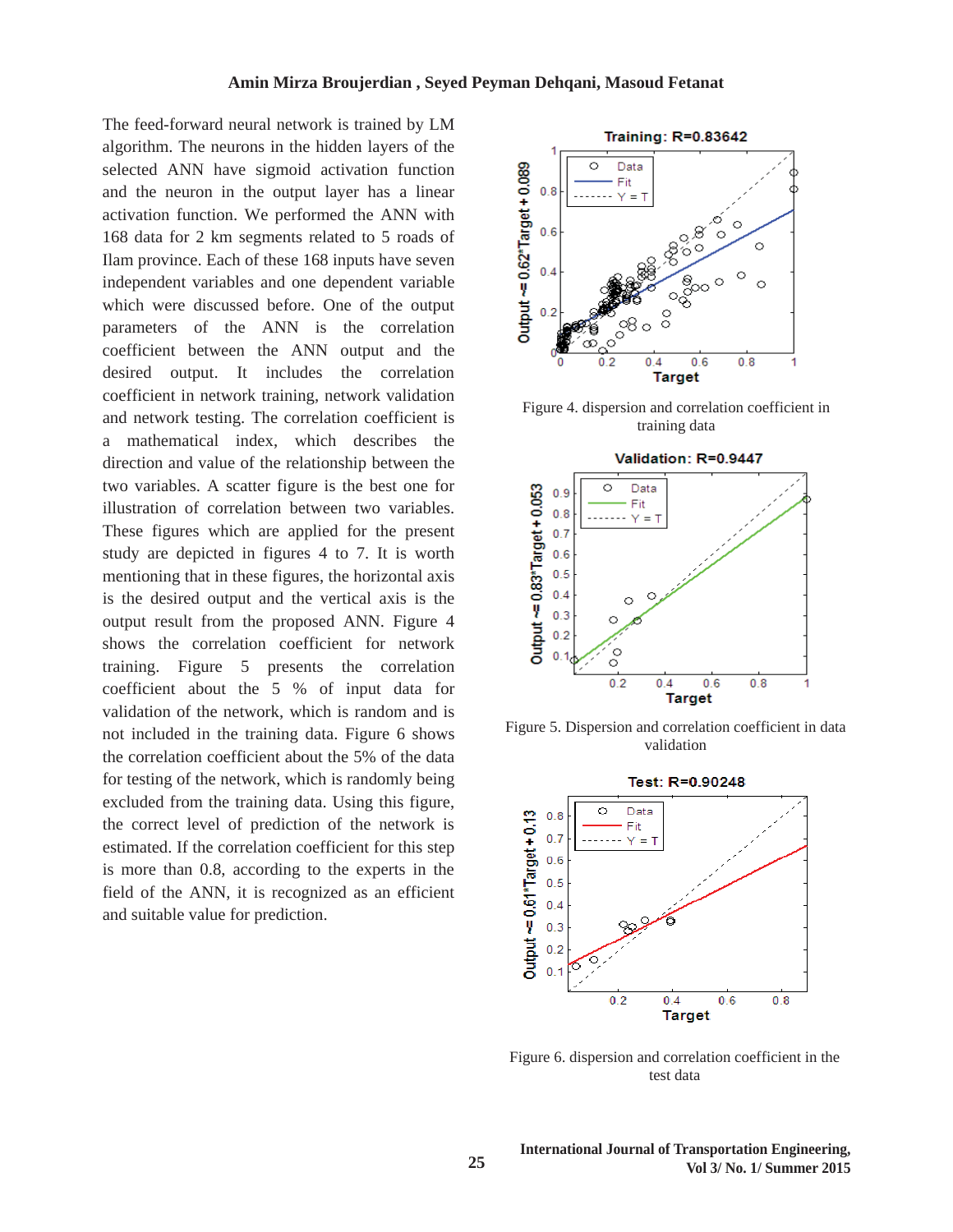#### **Estimation Model of Two-Lane Rural Roads Safety Index According to Characteristics of ...**



Figure 7. dispersion and correlation coefficient in all of the data

Figure 7 depicts the correlation coefficient for all data (train, validation and test data).

In the present study this coefficient is equal to 0.90 in testing of the network and 0.84 for all data (training, validating, and testing) in network, which is considered as a success. One of the other outputs of the network, which makes it possible to assess the network performance, is MSE. The value of this parameter is depicted in Figure 6. As Figure 8 shows the MSE is equal to 0.0086 in validation of the neural network. The MSE is equal to 0.02, 0.004 and 0.019 in training, testing and all data accidents in the ANN respectively,

which show the low error in the estimation of safety index of each segment. Figure 9 depicts the performance index (MSE) of RBFNN approach in each epoch (iteration). We performed the RBFNN algorithm on the training data (90% of all data). The figure shows that the algorithm is converged to mean squared error of 0.01. Then, we test the trained ANFIS on new data to validate and test the proposed method. Table 3 shows the comparison of performance indexes in each method. Each method was tested and the best results were obtained using tuning the parameters of the algorithm. It's clear that the ANN (LM training algorithm) has the lowest MSE and the highest R and ANFIS method has the worst result in MSE and R. We have 168 segments and 208 accidents occurred in these segments. We tested the trained ANN by the 168 segments, which have 7 inputs variable and one output variable. The number of accidents in the artificial neural network's output was 211 in comparison with 208 that is the real value. Furthermore, we have an average of 1.24 accidents in each segment that occurred annually. The ANN predicts an average of 1.26 accidents in each segment, which shows high accuracy of the ANN prediction.



**International Journal of Transportation Engineering, Vol 3/ No. 1/ Summer 2015**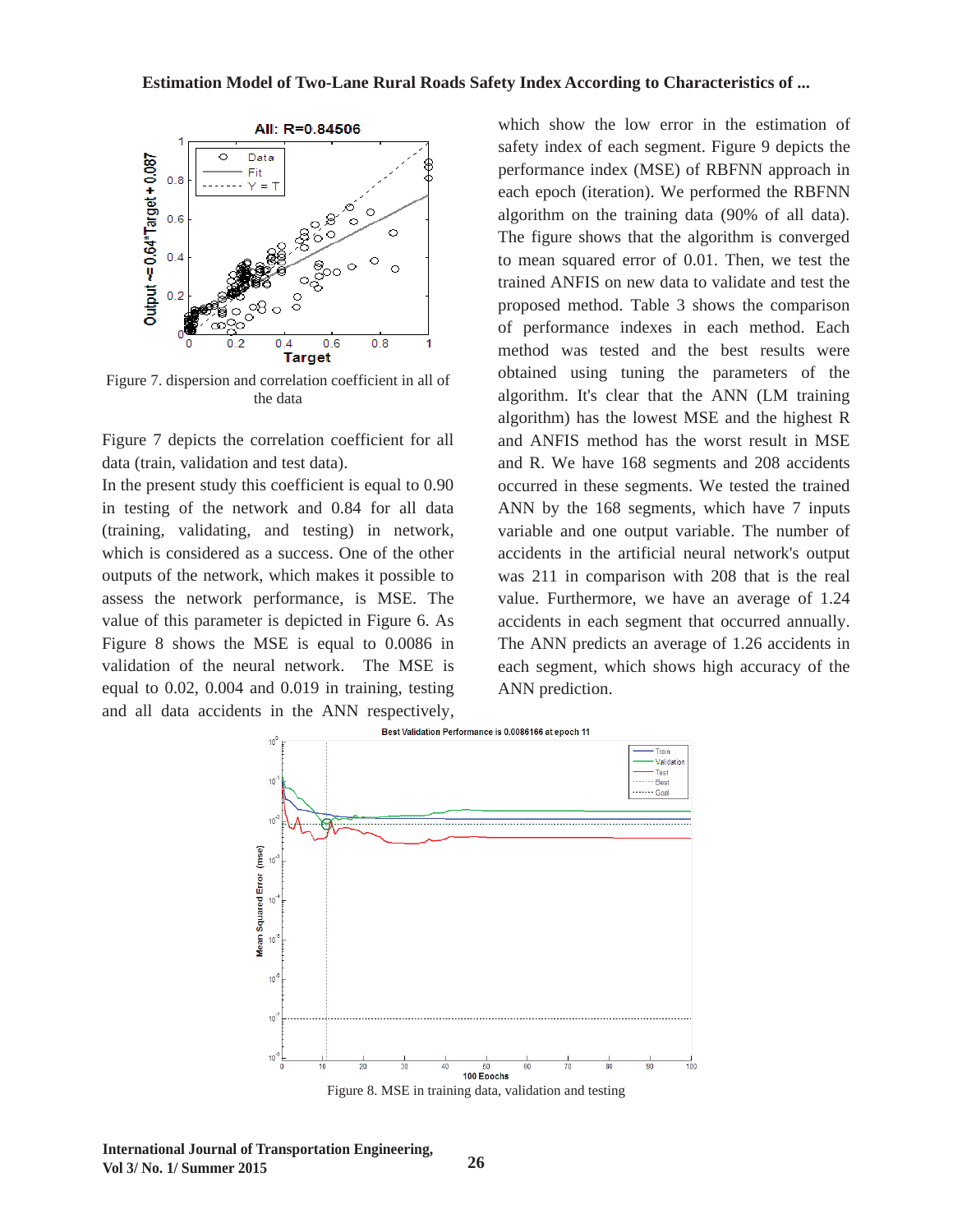#### **Amin Mirza Broujerdian , Seyed Peyman Dehqani, Masoud Fetanat**



Figure 9. MSE in RBFNN with different number of epochs in training mode

Table 3. Comparison results of the best performance indexes in each method

| Methods                               | Performance Indexes |       |  |  |
|---------------------------------------|---------------------|-------|--|--|
|                                       | <b>MSE</b>          |       |  |  |
| <b>RBFNN</b>                          | 0.027               | 0.681 |  |  |
| ANFIS                                 | 0.087               | 0.614 |  |  |
| <b>ANN</b><br>(LM training algorithm) | 0.019               | 0.845 |  |  |

#### **6. Result Analysis and Conclusion**

As figure 4 shows, the correlation coefficient in training step equals to 0.84, in the other word the ANN training was accomplished successfully and the artificial neural network's output is compatible with the desired output. Figure 5 depicts the 5% of input data for validation of the neural network. The value of correlation coefficient for network validation is 0.94, which proves the high accuracy and shows that the artificial neural network's output is very close to the real value.

According to the outputs and the results of figures in testing level, the ANN is able to predict the safety index of two lane rural roads with the accuracy of 0.90 (Figure 6). Using the ANN, it is possible to feed the required parameters as the

network inputs that predict the safety index of segments as the network output and determine the number of accidents in each segment. The goal of this study was achieving a tool for estimation of the safety index of the two-lane rural roads based on the new characteristics of the road and drivers' behavior. The comparison result shows that the ANN (LM training algorithm) has the best values in MSE and R (the lowest MSE and the highest R). However, ANFIS has the highest MSE and the lowest R between the mentioned methods. So, the ANN (LM training algorithm) is more accurate compared to the RBFNN and AFNIS methods in estimation of Road Safety Index. As it was discussed, the neural network with a multilayer perceptron structure, sigmoid activation function and supervised learning method with three layers and two hidden layers with three neurons in each hidden layer is able to predict the safety index of two-lane rural roads with a correlation coefficient of 0.94 and MSE of 0.0086 in validating of the neural network and correlation coefficient of 0.845 and MSE of 0.019 for all data (training, validating, and testing).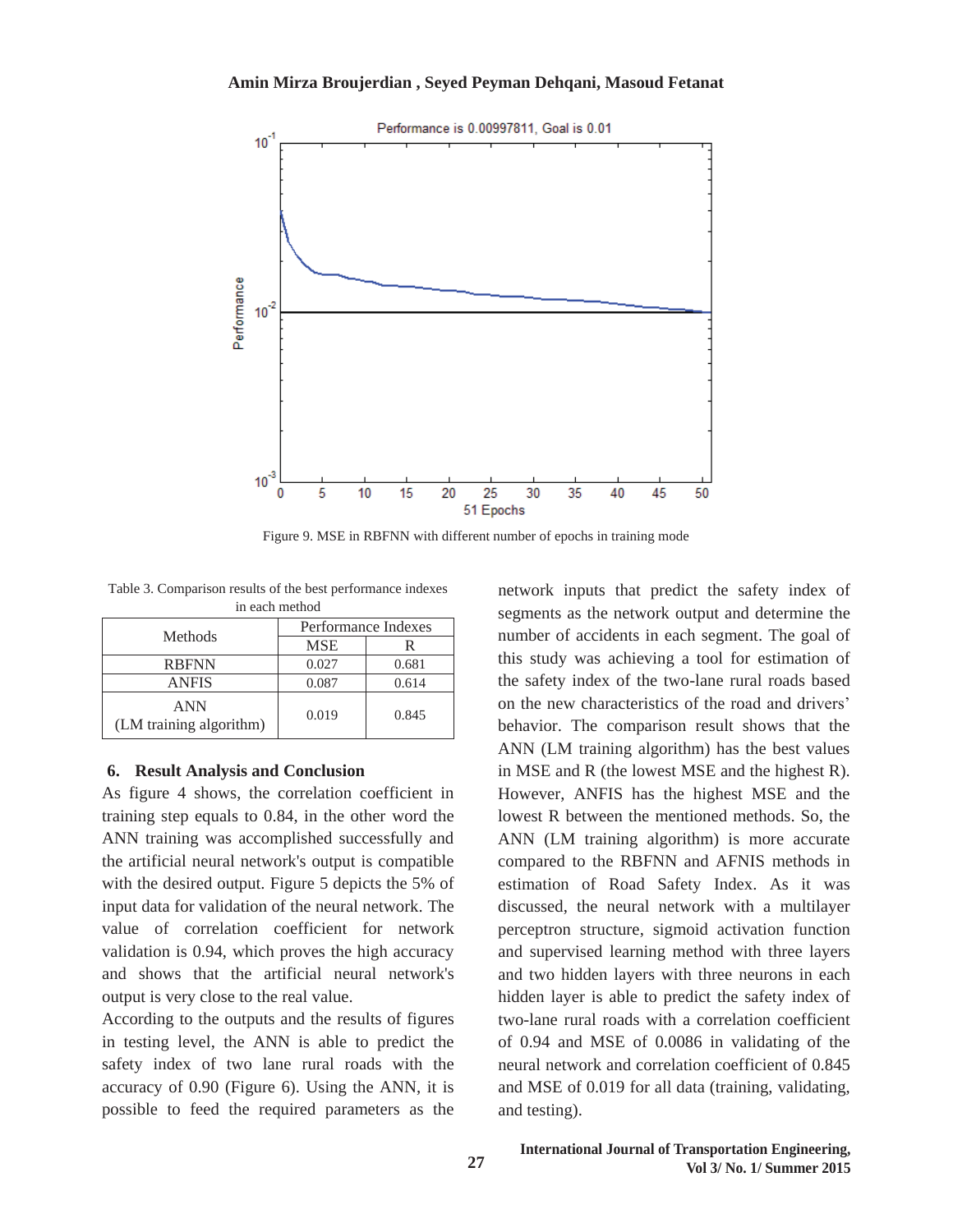## **References**

- Abdel-At, M. A and Pemmanaboina, R. (2006) "Calibrating a real-time traffic crash-prediction model using archived weather and ITS traffic data", IEEE Transportations on Intelligent Transportation Systems, Vol. 7, No. 2, pp. 167- 174.
- Abd-ol-manafi, Seyed Ibrahim, Ahmadi Nejad, Mahmood and Afandi Zade, Shahriyar. (2007) "Designing a model for predicting the number of accidents in intra-city intersections according to statistical models and neural network" M.S Dissertation, Iran University of Science and Technology, Tehran, Iran (In Farsi language)
- Akgüngor, A. P. and Dogan, E. (2008) "Estimating road accidents of Turkey based on regression analysis and artificial neural network approach", Advances in Transportation Studies, an International Journal, Vol. 4, No.9, pp. 906- 913.
- Ayati, Ismaeel (2002) "Vehicle crashes costs in Iran", Publication of University of Ferdousi Mashhad. (In Farsi language)

 - Ayati, Ismaeel (2000) "Comprehensive study on vehicle crashes in Mashhad", Publication of University of Ferdousi, Mashhad. (In Farsi language)

- Bayata, H. F., Hattatoglu, F. and Karsli, N. (2011) "Modeling of monthly traffic accidents with the artificial neural network method", International Journal of the Physical Sciences Vol. 6, No.2, pp. 244-254.
- Chen, S., Cowan, C.F.N. and Grant, P.M. (1991) "Orthogonal Least Squares Learning Algorithm for Radial Basis Function Networks", IEEE Transactions on Neural Networks, Vol. 2, No. 2, March, pp. 302–309.
- Dougherty, M. (1995) "A review of neural networks applied to transport", Transportation Research Part C, Vol. 3, No. 4, pp.247–260.
- Han, J. and Kamber, M. (2006) "Data mining: concepts and techniques", Morgan Kaufmann.
- Haykin, S. (2009) "Neural networks and learning machines", London: Prentice Hall.
- Fetanat, M., Shamshiry, R. and Kazemi, M. H. (2013) "Mid-term prediction of wind turbine

power generation using Artificial Neural Networks", 5th Conference on Electric Power Generation (EPGC 2013).

- Fielding, Gordon J., Mary, E. and Brenner, Katherine Faust (1985) "Typology for bus transit",Transportation Research, Part A, Vol 40, No. 4, pp. 1257-1266.
- Hagan, M. and Menhaj, M. (1994) "Training feed-forward networks with the Marquardt algorithm", IEEE Transactions on Neural Networks, Vol.5, No.6, 989–993.
- Haleem, K. and Abdel-Aty, M. (2010) "Examining traffic crash injury severity at unsignalized intersections", Journal of Safety Research, Vol. 41, No. 4, pp. 347-357.
- Iran Road Maintenance and Transportation Organization [RMTO] (2008) "Annual Report", Tehran, RMTO
- Jang, J. (1993) "ANFIS: adaptive-network-based fuzzy interference system", IEEE Transaction on Systems, Man and Cybernetics, Vol. 23(3), pp. 665–685.
- Kashani, T.A. and Mohaymany, S.A. (2011) "Analysis of the traffic injury severity on twolane two-way rural roads based on classification tree models", Safety Science, Vol. 49, pp. 1314– 1320.
- Kaveh, Ali and Servati, Homayoon (2001) "Artificial neural networks in analyzing and designing the structures", Publication of BHRC.
- Knuiman, M.W., Council, F.M. and Reinfurt, D.W. (1993) "Association of median width and highway accident rates", Transport Reseasch, Rec.,1401.
- Mahmoudabadi, A. (2010) "Comparison of weighted and simple linear regression and artificial neural network models in freeway accidents prediction (Case study: Qom & Qazvin Freeways in Iran)", Second International Conference on Computer and Network Technology, Thailand, Bangkok, 23-25, Part 7: Traffic and Logistic Management, pp. 392-396.
- Mahmood Abadi, Abbas and Safi Samg Abadi, Azam Dokhy (2008) " Estimation of daily road accidents using neural network relying on traffic status", Second Conference on phased and Smart

**International Journal of Transportation Engineering, Vol 3/ No. 1/ Summer 2015**